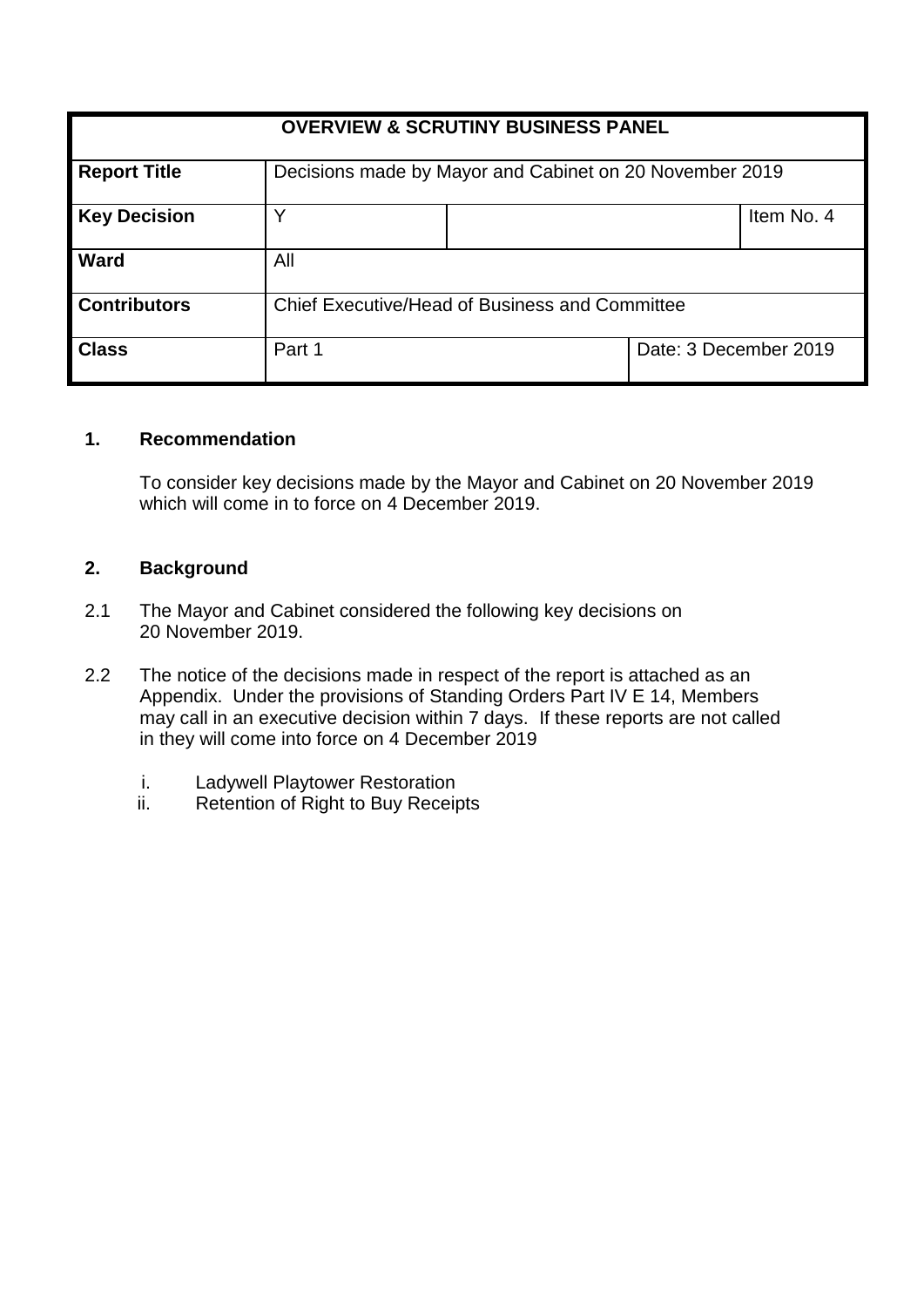

# NOTICE OF DECISIONS MADE BY **THE MAYOR & CABINET**

The Mayor and Cabinet made the following decisions on 20 November 2019. All recommendations shown were agreed by a 8-0 vote of voting members in attendance.

The decisions will become effective on 4 December 2019 unless called in by the Overview & Scrutiny Business Panel on 3 December 2019.

## **1. Ladywell Playtower Restoration**

Having considered an open and a confidential officer report, and a presentation by Mayor, the Mayor and Cabinet agreed that:

(1) the changes of use from the original proposal outlined in section 7 be noted;

(2) the survey findings which have led to a significant restoration cost uplift as outlined be noted;

(3) the feedback from Lewisham Design Panel and Historic England on the current proposal be noted;

(4) having considered both the open and closed parts of this item, the changes from the original Guildmore proposal outlined in section 7 be approved; and

(5) authority be delegated to the Executive Director for Housing, Regeneration & Environment to agree any further changes that are required to achieve the restoration of the Playtower .

## **2. Retention of Right to Buy Receipts**

Having considered an officer report, and a presentation by the Cabinet Member for Housing, Councillor Paul Bell, the Mayor and Cabinet agreed that:

(1) the proposal to enable the transfer of Right to Buy Receipts to the GLA as and when appropriate and necessary be approved;